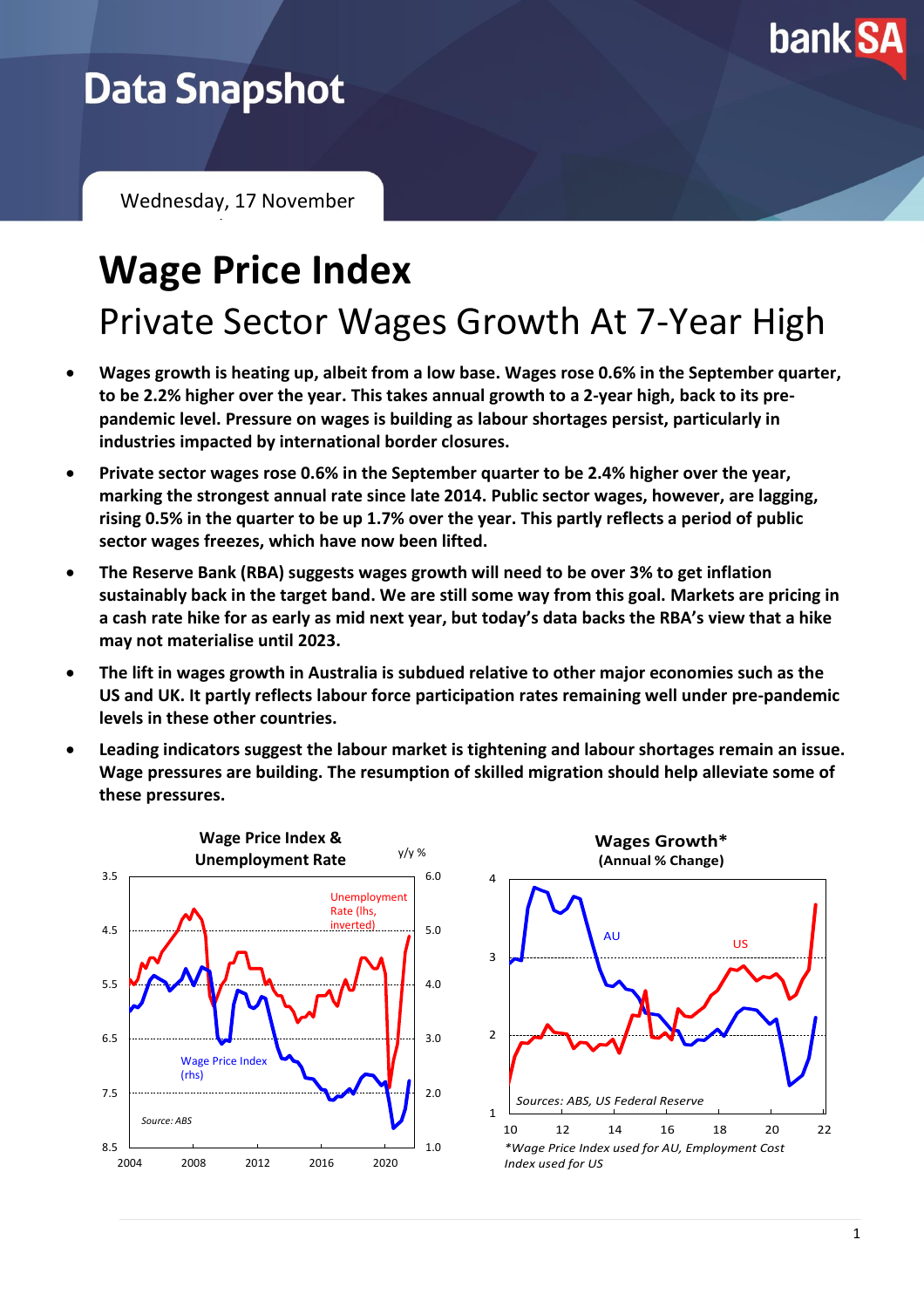#### **Wages**

Wages growth is heating up, albeit from a low base. Wages rose 0.6% in the September quarter, to be 2.2% higher over the year, the fastest pace in 2 years. It follows quarterly growth of 0.4% in the June quarter. It also takes annual growth back to its pre-pandemic level.

Pressure on wages is building as labour shortages persist, particularly in industries impacted by international border closures. Indeed, job vacancies are around their highest level in a decade and the unemployment rate is set to head lower over the coming year. There was an increase in ad hoc wage rises as businesses sought to retain and attract staff.

Private sector wages rose 0.6% in the September quarter to be 2.4% higher over the year, marking the strongest annual growth rate since late 2014. Public sector wages, however, are lagging, rising 0.5% in the quarter to be up 1.7% over the year. This partly reflects a period of public sector wages freezes, which have now been lifted.

### **By pay settings**

Wages growth can also be considered by different methods of setting pay. In the September quarter, jobs under individual arrangements drove the largest portion of wages growth. Wages for these jobs tend to respond faster to labour market conditions than jobs covered by enterprise agreements and award wages. Inertia in wage-setting practices mean the recovery in the jobs market could take some time to flow through to a material lift in wages growth in these categories.

The Reserve Bank's liaison program suggests firms have been relying on measures other than raising base wages to reward staff, such as bonuses, to minimise increases in their cost base. However, the longer these labour shortages persist, the greater the risk that base pay gains need to be provided to attract and/or retain staff.

#### **By industry**

In quarterly terms, professional, scientific and technical services recorded the fastest growth (1.3%), followed by construction (1.1%). Public and private administration & safety as well as accommodation & food each grew 1.0% over the quarter. Wages growth in all these sectors is well above their long-run averages, reflecting labour shortages associated with the freeze on migration. Wages growth was weakest in the mining sector (0.4%), as well as retail trade, finance & insurance services and electricity, gas, water & waste services (0.5% each).

Professional, scientific and technical services also experienced the largest wages growth in annual terms (3.4%), recording its largest annual growth since early 2013. Construction (2.6%) and accommodation and food (2.5%) also experienced notable wage increases.

Annual wages growth was weakest in the electricity, gas, water & waste services sector (1.2%), as well as mining (1.5%) and arts & recreation (1.5%). The latter has been heavily impacted by the pandemic.

Annual growth rates in almost every sector remain below their long-run averages, although they are generally trending up from recent pandemic-induced lows.

#### **By state**

The ACT and Tasmania again reported the strongest growth in quarterly wages, alongside the NT, each reporting a 1.0% rise.

Quarterly growth was solid across all states with NSW, Victoria and Queensland recording a 0.9% increase in wages, despite ongoing lockdowns in NSW and Victoria. SA and WA were the weakest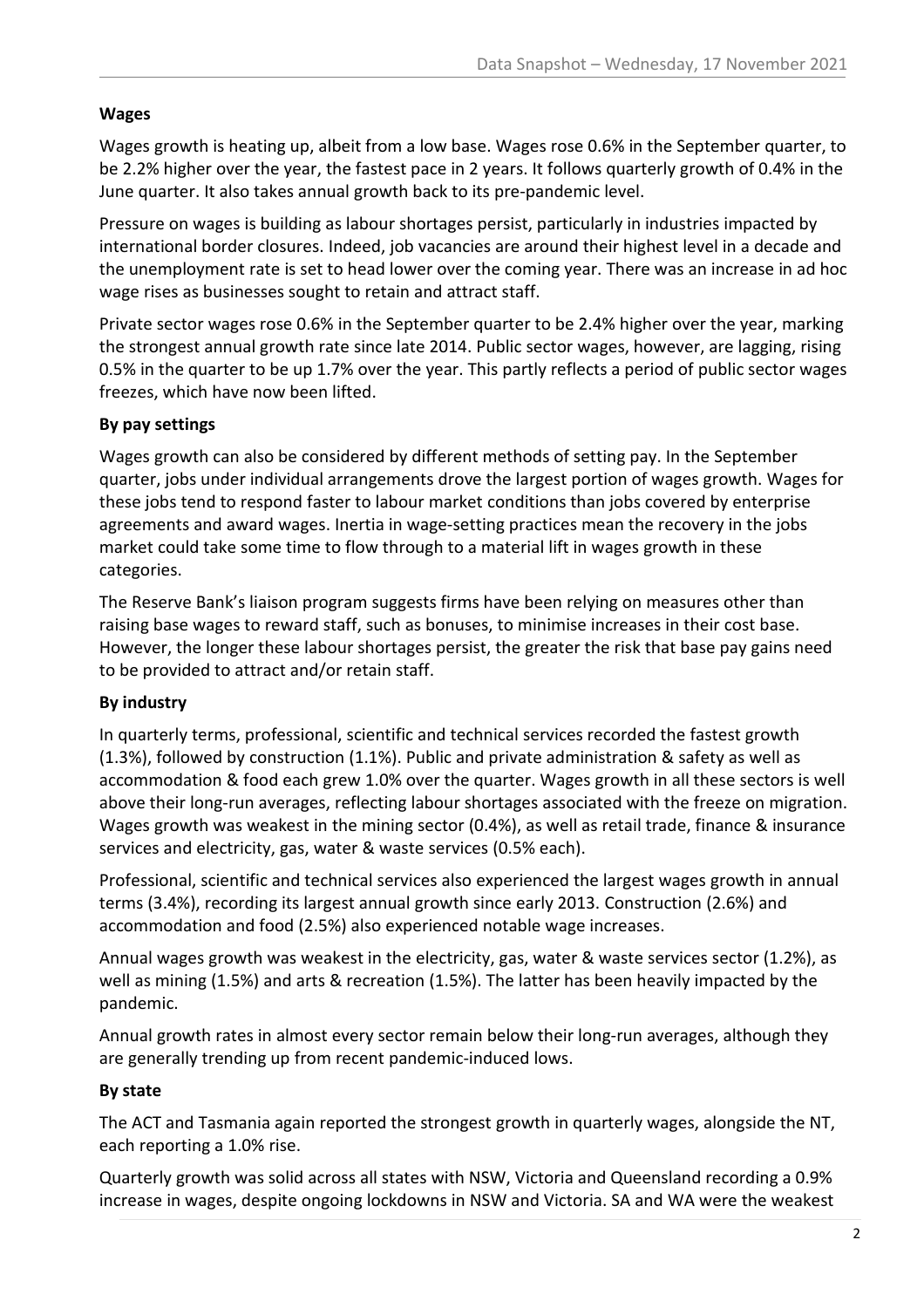performers, with quarterly growth of 0.7% and 0.8%, respectively.

On an annual basis, growth was highest in Tasmania (2.7%), followed by the NT (2.4%) and Victoria (2.6%). SA (1.8%) and WA (1.9%) had the slowest rates of annual growth. Annual wages growth has returned to pre-pandemic levels in all states.

#### **Monetary policy**

Wages are closely watched by economists because they are a key driver of underlying inflationary pressures, and in turn, a key consideration for monetary policy. The Reserve Bank (RBA) has set a goal post of 3% for annual wages growth. We are still some way from reaching this goal. The RBA has suggested wages growth will likely need to be over 3% to get inflation sustainably back in the 2–3% target band. While markets are pricing a cash rate hike for as early as the middle of next year, today's data backs our view that a cash rate hike may not materialise until 2023.

Some people have questioned why the Reserve Bank has continued to underscore that the cash rate will remain at a record low for some time, effectively ruling out a lift in 2022. In short, it is because wages growth and subsequently consumer price inflation remains much lower in Australia than some other major economies.

While wages are picking up in Australia, they remain subdued relative other major economies like the US and UK, where wages growth has shot to its highest levels in a decade. This partly reflects labour force participation rates remaining well below pre-pandemic levels in these countries. In contrast, ahead of the delta outbreak, labour force participation in Australia had hit record highs. In other words, there has been a significant, persistent reduction in the labour supply in some countries, including the US and the UK, which has put upwards pressure on wages growth.

This, in turn, has put more pressure on consumer prices, amongst other factors such as supply-chain disruptions. Subsequently, both the Federal Reserve and Bank of England look set to wind back stimulus ahead of the Reserve Bank.

#### **Outlook**

Leading indicators suggest the labour market is tightening and labour shortages remain an issue. Wage pressures are building. The resumption of skilled migration should help alleviate some of these pressures.

We are upbeat on the outlook for wages. We expect wages growth will hit 2.8% by the end of next year and continue to increase in 2023. This reflects our forecast that the unemployment rate will fall below 4% by the end of 2022. The unemployment rate has not been consistently around these levels since the 1970s.

> **Matthew Bunny and Jameson Coombs** Ph: (02) 8254 0023